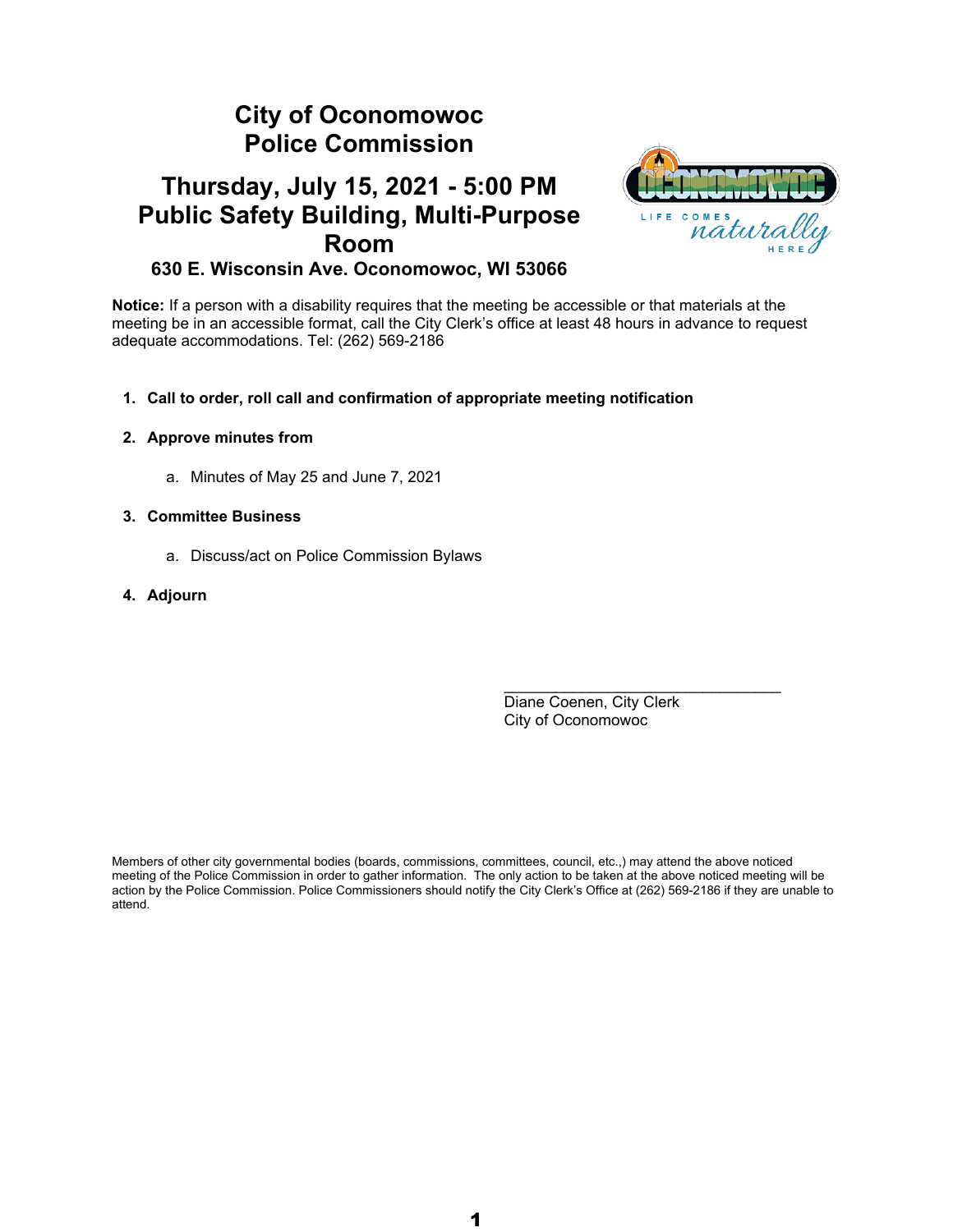# **Police Commission Meeting Minutes – May 25, 2021**

**Chairman Krauski** called the meeting to order at 5:00 pm and the Deputy Clerk confirmed appropriate meeting notice had been given.

**Members present:** Schmidt, Barry, Krauski, Miller and Non-Voting Council Representative Schellpeper **Excused Members:** Gossett **Staff present:** Pfister, Timm, Trebatoski, Posnik, Ald. Rosek, Atty Stadler and Wallace

- **2. Approve minutes from March 23, 2021:** Motion by Miller to approve the March 23, 2021 minutes as written; second by Schmidt. Motion carried 4-0.
- **3.a. Closed Session:** Motion by Miller to go into Closed Session, per Wis. Stats. 19.85(1)(c) Considering employment, promotion, compensation or performance evaluation data of any public employee over which the governmental body has jurisdiction or exercises responsibility regarding consider appointment of police officer candidate; second by Schmidt. Motion carried 4-0. Closed Session convened at 5:04 PM.
- **b. Reconvene into open session, per WIS. Stats. 1985(2):** Motion by Schmidt to reconvene into Open Session; second by Miller. Motion carried 4-0. Open Session reconvened at 5:17 PM.
- **c. Consider/act on confirming Police Chief's appointment to police officer position:** Motion by Schmidt to approve the Police Chief's appointment of Kami Berlin for entry level police officer position; second Miller. Motion carried 4-0.
- **d. Discuss Potential Written Procedures of Police Commission:** Atty Stadler stated he looked at the best ways to have the Board operate in terms of procedures. Somethings are statutory and some is policy decisions. Atty Stadler stated once the Bylaws are adopted you can change them in the future. There is a provision for 2/3 vote where the Board can suspend the rules. He suggested calling this document the Bylaws. The Commissioners all agreed. Stadler went through the Bylaws. He recommended the Board review the Bylaws every 2 years as necessary. Per Statute, the Board consists of 5 members. Barry asked for clarification on the role of the non-voting member. Stadler stated a year ago he gave the Commission an opinion that having a 6 member of the Commission is that the ordinance is in violation of the law. He stated Atty Riffle's opinion says the current ordinance should be repealed and revised to provide for the appointment of 5 members. Both attorneys agree that five means five. They both have different opinions on whether a Council member can be one. Stadler stated that Riffle's opinion is you can have a Council Member. His recommendation is if you have that  $6<sup>th</sup>$  member then you should address in the Bylaws how that  $6<sup>th</sup>$  member is going to operate on the Board. Ex-officio can vote on things, but the City Council structured it as a non-voting ex-officio member. Stadler stated at some point the City needs to address the ordinance. The Commissioner's suggested that Council and the two attorneys involved resolve this issue. Commissioners discussed the draft Bylaws and made the following changes: 1) Page 7, 5.2.5. - add language "Chief conferring with the Board about the promotion process"; 2) Page 4, 2.1 – clarify Board Secretary; 3) Page 4, 2.2 – add language "Board records"; 4) Page 5, 3.5 – add language "Board Chair sets the agenda"; 5) Page 7, 4.3.2 – add language "Board Secretary can delegate some of these functions to clerical staff"; 6) Page 8, 5.1 – add language "referencing guidelines". Krauski stated she will work with Posnik on the hiring process for Chief and will submit the information to Atty Stadler; 7) Page 8, 5.2.1, strike second sentence; 8) Page 8, 5.2.3, first sentence, add language "and written test scores as well as physical agility"; 9) Page 8, 5.2.3 & 5.2.4, clean up language and change pool to list; and 10) Page 9, 6.2, add language "Any citizen complaint maybe filed pursuant to the Departments complaint form". Krauski requested that once the changes are made that the Board receive the draft Bylaws ahead of time for review and then schedule a meeting. Atty Stadler stated he will make the changes and will get the Board a blackline version before the next meeting. Also, Pfister will bring forward the job description for Sergeant for the Board to review in the future.
- **4. Comments from Police Commissioners:** Commissioners thanked Atty Stadler for his time.

Motion by Miller to adjourn; second by Schmidt. Motion carried 4-0. The meeting adjourned at 7:22 p.m.

S:\Committees - Commissions\Police Commission\Minutes\2021\pclmin5-25-21.doc

Minutes taken by Tina Wallace, Deputy City Clerk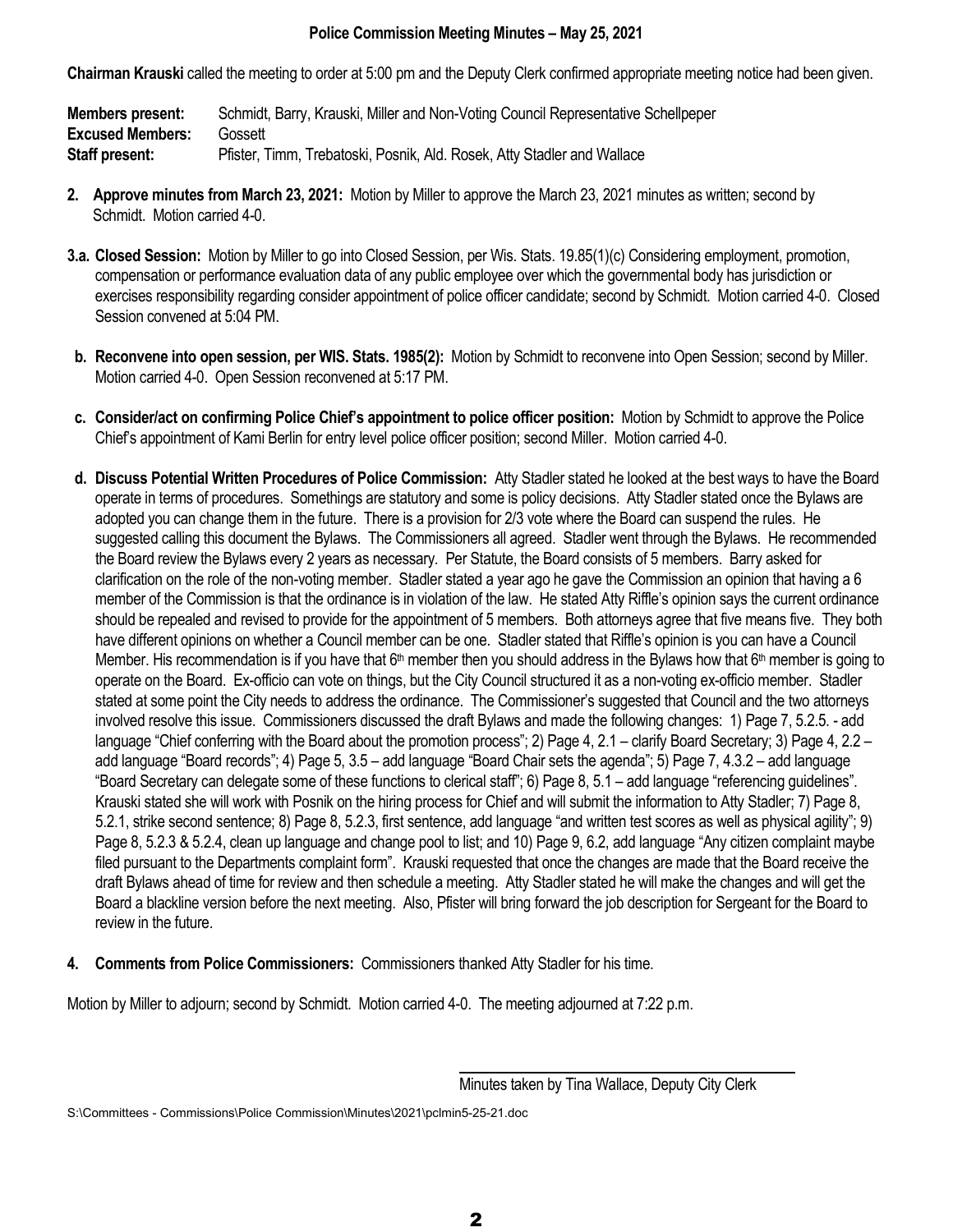**Chairman Krauski** called the meeting to order at 5:00 pm and the Deputy Clerk confirmed appropriate meeting notice had been given.

| <b>Members present:</b> | Krauski, Miller, Schmidt and Non-Voting Council Representative Schellpeper |
|-------------------------|----------------------------------------------------------------------------|
| <b>Excused Members:</b> | Barry and Gossett                                                          |
| Staff present:          | Pfister, Timm, Posnik and Wallace                                          |

**2.a. Review and approve hiring process to establish an eligibility list for patrol officer positions:** Pfister stated the department is down one officer due to Sgt. Graziano resigning and a new officer position has been approved for 2021 by Council in the budget. He stated staff is reviewing the Sergeant position and will bring that position forward in the future. Pfister requested to start the hiring process for the 2-patrol officers. He explained the hiring process. He stated in the packet is the job description and documents that are handed out to all new candidates. He explained they are changing the process for physical and written examination. Pfister stated he found out that they are losing people to other departments because their hiring process is shorter. The timetable for applicants is as follows: first day to accept online applications is June 8<sup>th</sup>; the last day to accept applications is July  $7<sup>th</sup>$ ; the complete FT Leo Packet must be submitted by 4 pm on July 14<sup>th</sup>; the \$25 fee has been removed; the Physical Aptitude Examination will be held on July 22nd at 3 pm and the Written Examination will be held on the same day at 6 PM; and the Oral\Essay Examination will be on held on July 23rd. Pfister stated the department has been getting a lot of out of state applicants and because of this he is trying to get all Examinations done in one weekend. Also, Pfister was informed that Hartland and Summit are looking for candidates too. Commissioners discussed what proof of eligibility for WI does the candidates from out of state need to provide, what are the set categories for Oral Examination and Veteran preference points. Pfister responded that staff contacts the state for clarification on if the out of state candidate is certifiable. The candidate has one year to become certifiable. Pfister explained that there are no set categories for the Oral Examination. A lot of the questions are 3 part to find out, traits, standards, knowledge of laws and performance based. The questions are also reviewed by Posnik and the City Administrator. Pfister stated he will email the questions to the Commission. All the Commissioners appreciate receiving information in advance.

Motion by Schmidt to approve the hiring process to establish an eligibility list for patrol officer positions; second by Miller. Motion carried 3-0.

Motion by Schmidt to adjourn; second by Miller. Motion carried 3-0. The meeting adjourned at 5:22 p.m.

Minutes taken by Tina Wallace, Deputy City Clerk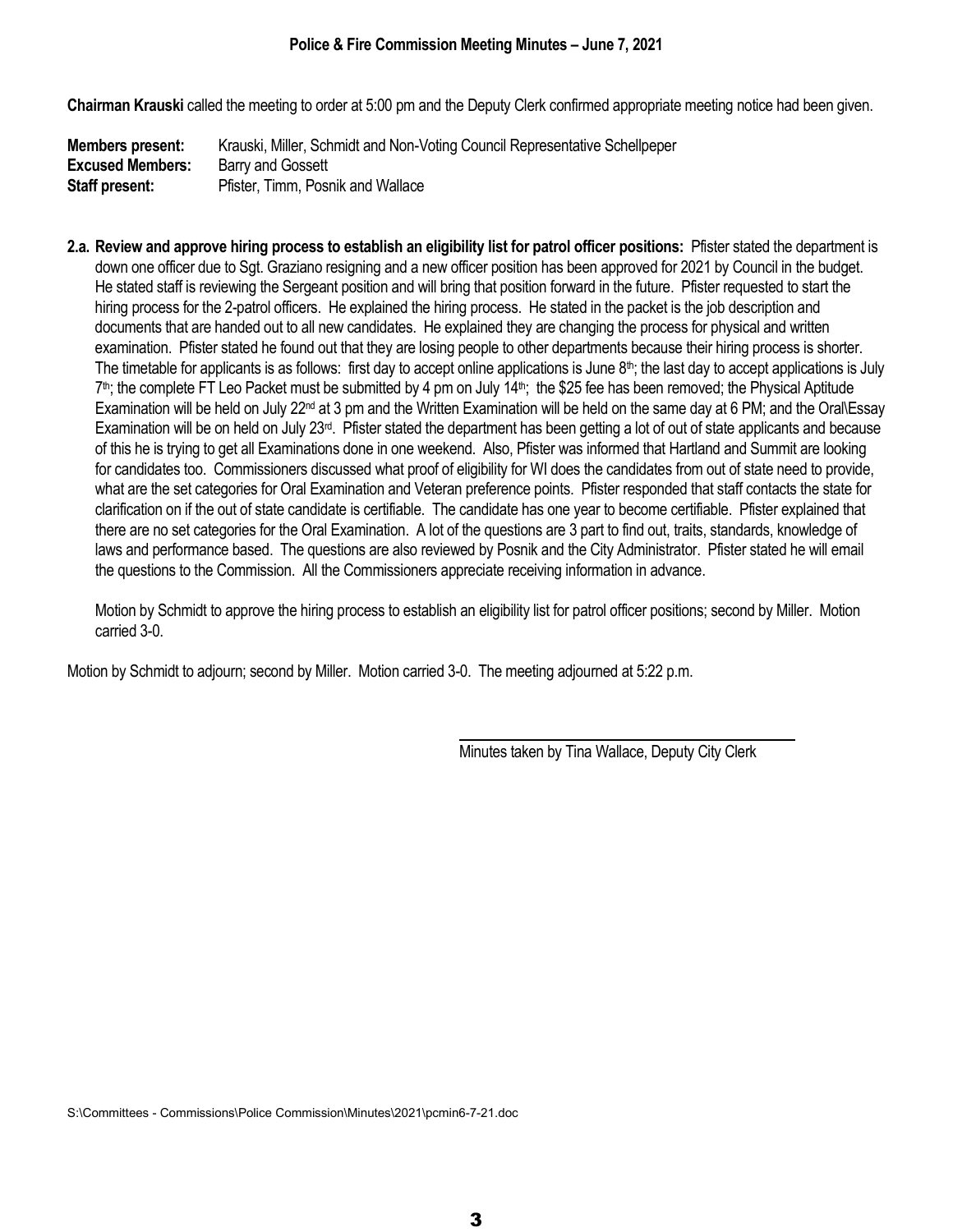# **BYLAWS OF THE BOARD OF POLICE COMMISSIONERS FOR THE CITY OF OCONOMOWOC, WISCONSIN**

Adopted , 2021

# **ARTICLE I ORGANIZATION AND PURPOSE**

**1.1** Name and Membership. The entity shall be known as the Board of Police Commissioners for the City of Oconomowoc, Wisconsin (hereinafter "Board").

**1.2** Organization and Purpose. The Board is duly organized in accordance with Section 62.13, Wisconsin Statutes, entitled "Police Department", for the purpose stated therein. Section (1) thereof provides:

 (1) COMMISSIONERS. The board of police commissioners shall consist of 5 citizens, 3 of whom shall constitute a quorum. The mayor shall annually, between the last Monday of April and the first Monday of May, appoint in writing to be filed with the secretary of the Board, one member for a term of 5 years. No appointment shall be made which will result in more than 3 members of the board belonging to the same political party. The board shall keep a record of its proceedings.

The Board does not have or exercise the Optional Powers referenced in Section 62.13(6), Wisconsin Statutes.

Pursuant to City Ordinance, in addition to the members provided for in Section 62.13 (1) Wisconsin Statutes, the Mayor appoints, for a term of one year, subject to confirmation by the Council, one alderman to serve with the Board as an ex officio nonvoting member. That member shall not participate in deliberations related to hiring, firing or other discipline.

**1.3** Vacancies. Vacancies on the Board shall exist:

#### **1.3.1** Upon the death, resignation or removal of any member; or

**1.3.2** Whenever a member has had more than three (3) consecutive unexcused (as determined by the Board) absences. After two (2) initial, consecutive unexcused absences, a member will receive a written notice from the Board that he/she must attend the next Board meeting or provide notice of their absence. For subsequent consecutive unexcused absences, the Board is not responsible for notifying the member. Where a member has had three (3) consecutive unexcused absences, the Board, at a duly noticed and convened meeting, may declare the member's position on the Board as vacant, and will so notify the member. The member may, within ten (10) days of receipt of such notice, file with the City Clerk a notice of appeal, in which event this issue will be determined by the Common Council of the City under State law.

Page | 1

**Formatted:** Right: 0.03"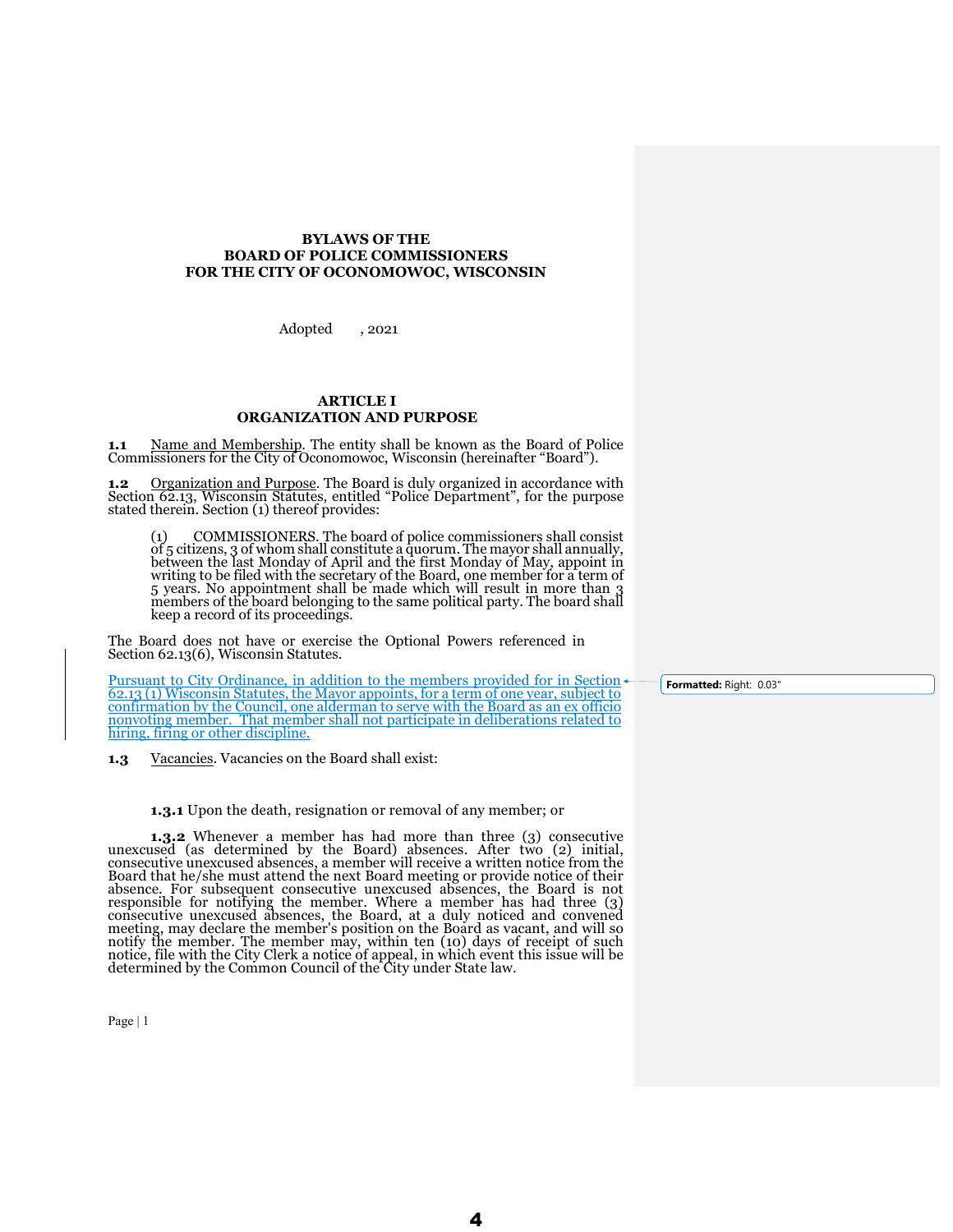**1.3.3** Any member may resign effective upon giving written notice to the Mayor of the City.

**1.3.4** Members may be removed from office in accordance with the laws of this State and these By-Laws.

**1.3.5** Vacancies on the Board will be filled by the Mayor of the City.

**1.4** Authority and Powers. Pursuant Section 62.13, Wisconsin Statutes, the Board, has the following powers:

**1.4.1** Appoint the Chief of Police including establishing a selection process.

**1.4.2** Approve appointments of subordinates and promotions made by the Police Chief.

**1.4.3** Establish selection process and an eligibility list for entry level positions. For the establishing of such list, the Board shall adopt and may repeal or modify, rules calculated to secure the best service in the department.

**1.4.4** Establish a selection process and an eligibility list for other than entry level positions in the Police Department for when said positions are not filled by promotion. For the establishing of such list, the Board shall adopt, and may repeal or modify, rules calculated to secure the best service in the departments. The Police Chief shall make the determination as to whether qualified individuals are eligible for promotion, subject to approval by the Board.

**1.4.5** Hear an appeal from a subordinate who has been suspended by the Police Chief and who requests a hearing.

**1.4.6** Hear charges filed against the Chief or charges filed by the Chief against a subordinate. The Board may also hear charges filed by a member of the Board, the Board as a body or any aggrieved person, and determine whether there shall be a penalty. If a penalty is appropriate, the Board is authorized to impose only one of the following four penalties: suspension, reduction in rank, suspension and reduction in rank, or removal as the good of the Department may require.

 **1.4.7** Make rules for the administration of the disciplinary appeal review process.

**1.5** Standard of Conduct. Board Members are subject to the City of Oconomowoc Standard of Conduct, Municipal Code Section 1.09.

#### **ARTICLE II OFFICE AND ADMINISTRATION; SERVICE OF PROCESS, FILINGS AND RECORDS**

**2.1** Service of Process and Filings. Service of process and filings shall be upon the Commissioner serving as Board Secretary.

**2.2** Records. Board rRecords shall be maintained at City Hall and shall be subject to Wisconsin's Public Records Law.

## **ARTICLE III**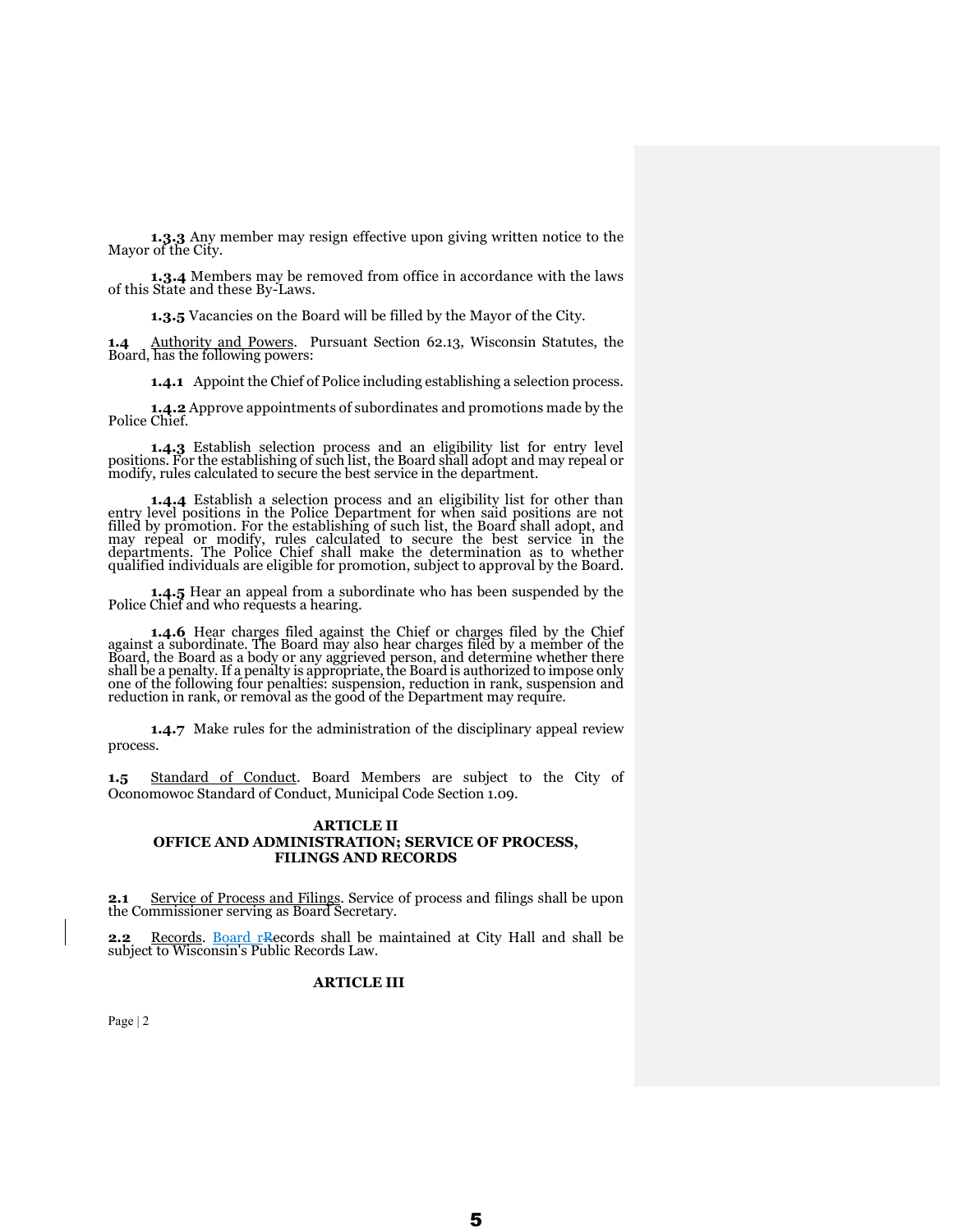# **MEETINGS AND OFFICERS**

**3.1** Place of Meetings. Board meetings shall be held at the City of Oconomowoc Police Department, 630 E. Wisconsin Avenue, Oconomowoc, Wisconsin 53066 unless otherwise noticed for another location by the Board.

**3.2** Meetings. The Board shall endeavor to meet as required to attend to matters. Meetings shall be at dates and times determined by the Board.

**3.3** Open Meetings Law. Meetings shall be conducted in accordance with the State of Wisconsin's Open Meetings Law.

**3.4** Special Meetings. Special meetings of the Board may be called by the Chairperson or by three (3) members with twenty-four (24) hours' notice to each Board member and the public unless for good cause such notice is im impractical, in which case shorter notice may be given under Wis. Stat. § 19.84(3). In no case may notice be provided less than two (2) hours in advance of a meeting.

*3.***5** Meeting Agendas. The following provisions shall govern the giving of notice for meetings of the Board:

**3.5.1** The Chair shall set the agenda for meetings. The Secretary of the Board's clerical assistant, or designee thereof, will distribute written agendas of its regular and special meetings to its members in accordance with the Wisconsin Open Meetings Law. The agenda may be delivered personally, by first class mail, equivalent private delivery service, by facsimile machine, and/or through electronic mail, and shall state the place, date and time of the meeting and the matters proposed to be considered or acted upon at the meeting. If a member cannot be found, the agenda may be delivered by leaving the agenda at the member's usual place of abode. The Board shall post agendas of its regular and special meetings on a bulletin board at City Hall.

**3.5.2** A copy of the agenda will be sent to the Police Chief, Mayor, City Administrator, Director of Human Resources, City Attorney and to the news media as provided for by Wisconsin's Open Meetings Law.

**3.6** Quorum for Meetings. A quorum of the Board shall consist of a majority of the voting Board Members. For purposes of determining a quorum, an unfilled vacancy of the Board shall reduce the Board membership by one  $(i)$  until such vacancy is filled. No business shall be considered by the Board at any meeting at which the required quorum is not present, and the only motion which the Chairperson shall entertain at a meeting without a quorum is a motion to adjourn.

**3.7** Majority Action as Board Action. Every act or decision made by a majority of the members present at a meeting duly noticed and at which a quorum is present, is the act of the Board, unless these Bylaws, or provisions of law, require a greater percentage or different voting rules for approval of a matter by the Board. There shall be no vote by proxy.

**3.8** Conduct of Meetings. Meetings of the Board shall be presided over by the Chairperson; or, if no such person has been so designated, or in his or her absence, by the Vice Chairperson; or, in the absence of each of the chosen by a majority of the members present at the meeting. The Secretary of the Board shall act as secretary of all meetings of the Board, provided that, in his or her absence, the presiding officer shall appoint another person to act as Secretary of the Meeting.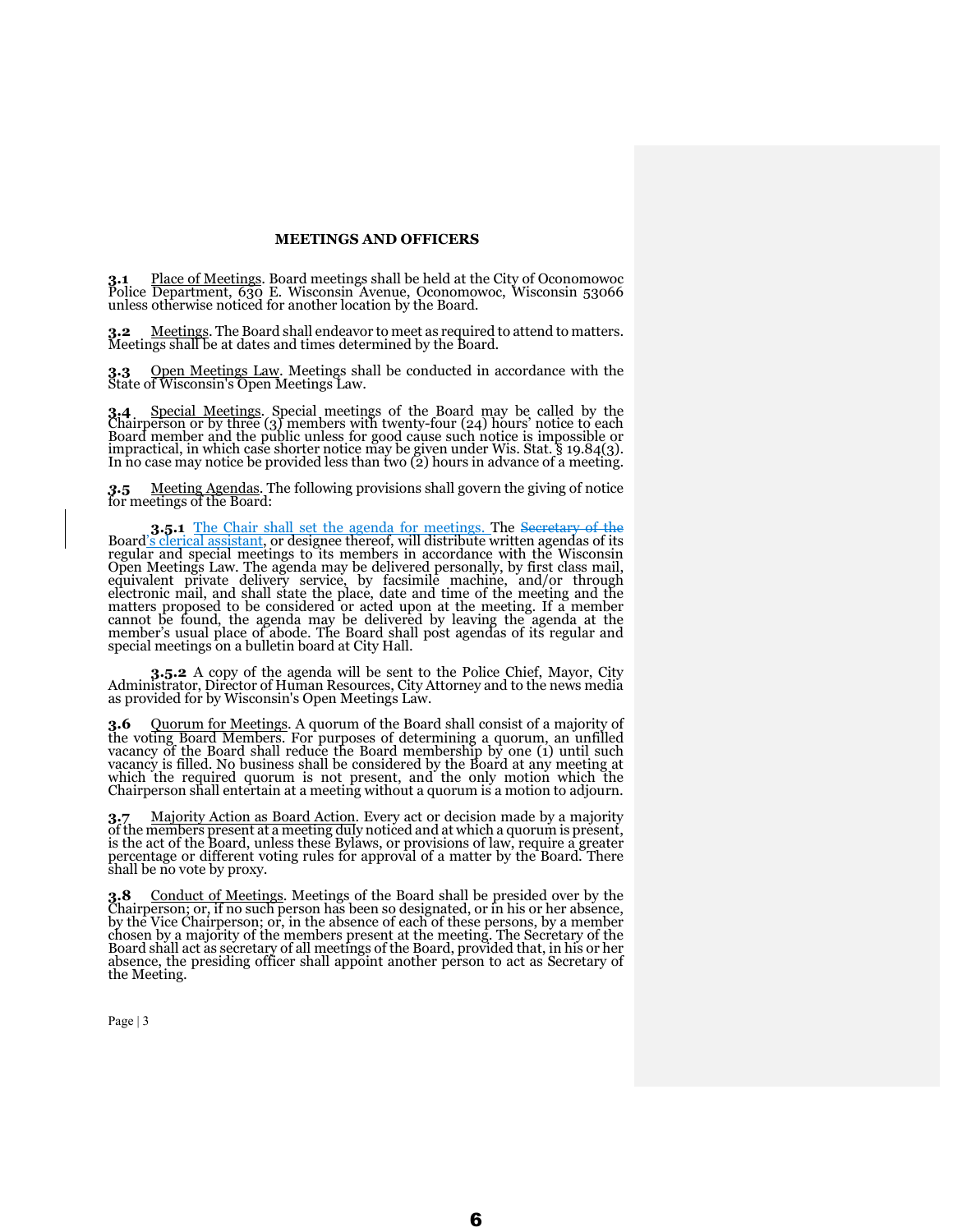**3.8.1** A member may execute any order, decision or other like document electronically by the electronic submission of his or her signature to such order, decision or other like document.

**3.8.2** The rules contained in the current edition of Robert's Rules of Order shall govern the Board in all cases to which they are applicable and in which they are not inconsistent with these Bylaws, provisions of law, and any special rules of order the board may adopt.

**3.9** Election of Officers. At a Board meeting held in May of each year, the Board shall elect from among its members its officers: Chairperson, Vice Chairperson and Secretary of the Board. Voting for the election of offic unless there is more than one (1) candidate per office. In such circumstances, voting shall be by written ballot. Upon motion of any Board member, said vote shall be by secret ballot pursuant to Wis. Stat. § 19.88(1). Each member present shall cast one (1) vote per candidate, per office. The candidates receiving the highest number of votes shall service for one (1) year. Officers may be reelected to serve in subsequent terms. If one or all of the offices are permanently vacated before the terms of office are completed, the Board, at its next meeting, shall hold an election to fill all vacancies. The newly elected officer or officers shall continue to serve until the annual election held on the first Board meeting in May.

**3.10** Order of Business. The order of business of the Board, shall be set in the agenda.

**3.11** Accommodations. Anyone who needs special accommodations in order to attend a meeting may contact the City Clerk reasonably in advance so that reasonable accommodations can be made.

**3.12** Floor Privilege. Only Board Members shall have the right to speak at Board meetings. The Board may, in its sole discretion, allow anyone else present to speak at the Board meeting, but only to the extent of, and subject to any parameters at the Board meeting, but only to the extent of, and subject to any parameters established by the Board.

3.13 Adoption, Modification, or Repeal of Board Rules. Except where otherwise<br>provided by statute or ordinance, Board Bylaws may be prescribed, amended, or<br>repealed by a majority vote of the Board members present pursuant procedures:

1. Notice of a proposed rule or rules shall be given prior to a meeting; and

2. Final action on a proposed rule, amendment, or repeal shall be deferred to, at least, the next regular or special meeting of the Board. Provided, however, that at least ten (10) days shall have elapsed before final action is taken.

**3.14** Emergency Action. Notwithstanding any other provisions, immediate action may be taken on a proposed rule, amendment, or repeal provided that such action has approval of at least 2/3 of the Board members present.

**3.15** Temporary Suspension of Rules. The Board may, for good cause, vote to temporarily waive or suspend any of its rules or regulations on a vote of 2/3 of those Board members present and voting. In no event, however, shall such action be taken except by a majority of the entire Board.

**3.16** Review. At least every two years the Board shall review these Bylaws to **3.16** Keview. At least every two years the Board shall review these Bylaws to **Formatted:** Font: Bold ensure that they are current and conform to law and best practice.

**Formatted:** Underline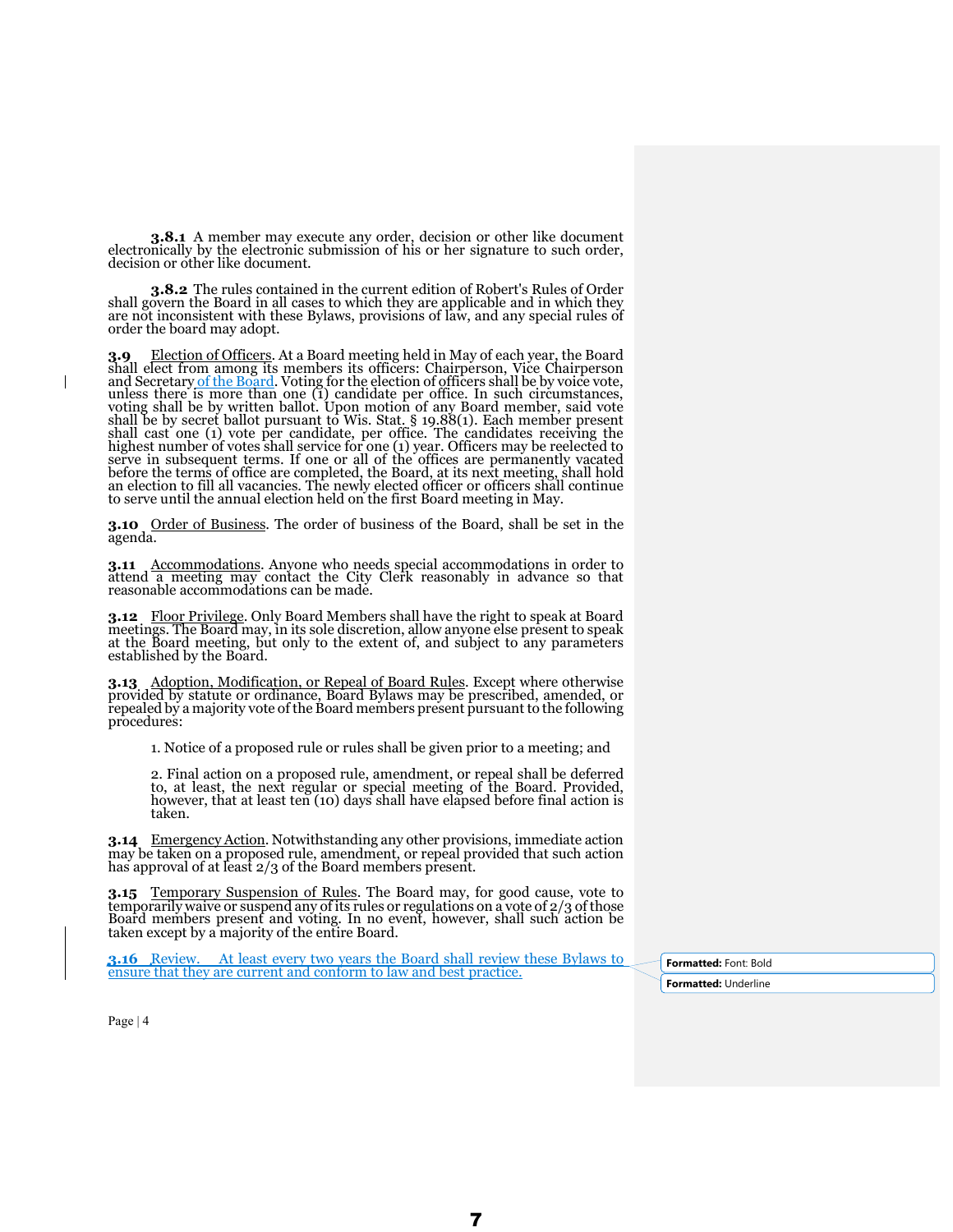# **ARTICLE IV OFFICERS OF THE BOARD AND THEIR DUTIES**

**4.1** Duties of the Chairperson. The Chairperson of the Board shall prepare meeting agendas and notice all meetings in accordance with Wisconsin Open Meeting Law. Further, the Chairperson shall:

a. Preside over all meetings and hearings and ensure their orderly conduct;

b. Make rulings on motions and objections with or without the advice of the other members of the Board or its legal counsel, but always subject to an appeal of the ruling by the member of the Board as would be allowed under Robert's Rules of Order;

c. Accept filing of written charges against Chiefs and subordinates;

d. Issue subpoenas for the attendance of witnesses at hearings pursuant to Wis. Stat. § 62.13(5)(d);

e. Administer oaths to witnesses appearing before the Board;

f. Confirm the charge(s) for the accused at any hearing including the provisions alleged to have been violated;

g. Ask questions and control questions asked by other Board members during any hearing;

h. Ensure standards for procedural due process are afforded the accused at any hearings; and

i. Adjourn Board proceedings.

The Chairperson, in the event that the current serving Secretary is temporarily absent from a meeting, shall appoint a Board Member to temporarily service as Board Secretary.

**4.2** Duties of the Vice Chairperson. The Vice Chairperson of the Board shall assume all powers and duties, and be subject to all of the restrictions of the Board Chairperson in the Chairperson's absence, inability or refusal to act, and shall have other powers and perform such other duties as may be prescribed by law, by these Bylaws, or as may be prescribed by the Board.

4.3 Duties of the Secretary of the Board. The Secretary of the Board shall keep the records of the Board at the office of the City Clerk, in accordance with <del>Wisconsin's Public Records Law, and</del> shall have <del>other <u>the</u> powers and perform such</del><br>other duties as may be prescribed by law, by these Bylaws, or as may be prescribed<br>by the Board.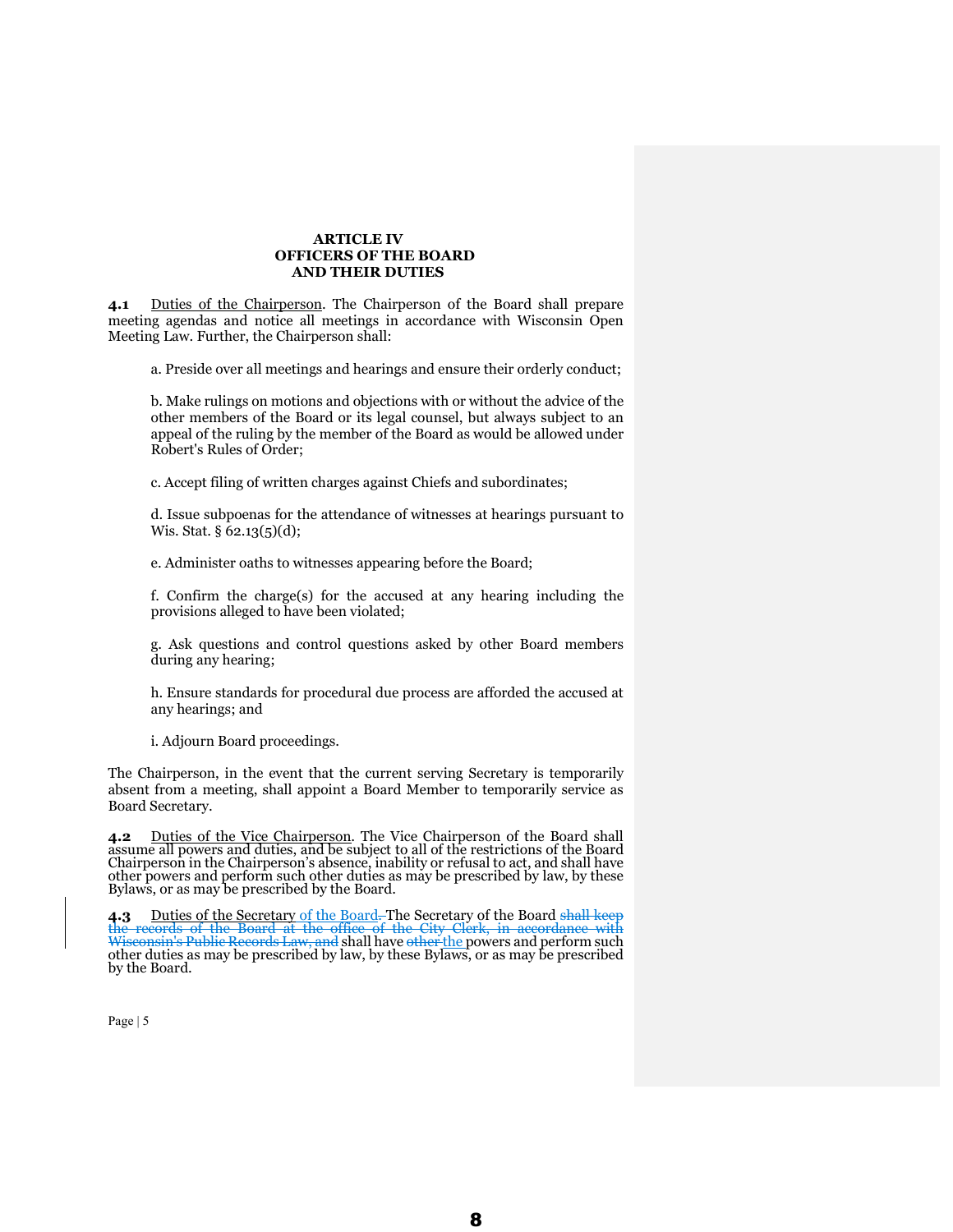**4.3.1** The Secretary shall keep a minute book, showing all important actions pertaining to each meeting and hearing. The minutes of each meeting<br>hearing shall be signed by the Secretary and annroved by the Board. A conv c he <del>Secretary and approved by</del><br>be provided each member<del>. t</del>h unapproved minutes shall be provided each member, the Chief, the Mayor, the Mayor, Chief, the Chief, the Chief<br>Administrator, Director of Human Resources and City Attorney, meeting as is possible.

**4.3.2** After the minutes are approved by the Board, one (1) copy shall also be sent to the Chief, the Mayor, City Administrator, Director of Human Resources and at the City At

**4.4** Clerical Assistance. The City may provide clerical assistance to the Board. Officers of the Board may delegate clerical duties to such City personnelthe Board's clerical assistant.

**4.3.1** The Board's clerical assistant Secretary shall keep a minute book, showing all important actions pertaining to each meeting and hearing. The minutes of each meeting and hearing shall be signed by the Secretary of t approved by the Board. A copy of the unapproved minutes shall be provided each member, the Chief, the Mayor, City Administrator, Director of Human Resources and City Attorney, as soon after each meeting as is possible.

**4.3.2** After the minutes are approved by the Board, one (1) copy shall also be sent to the Chief, the Mayor, City Administrator, Director of Human Resources and City Attorney, as soon after each meeting as is possible.

### **ARTICLE V APPOINTMENTS**

**5.1** Chief. The Board shall appoint the Police Chief, who shall hold office during good behavior, subject to suspension or removal by the Board for just cause as defined herein. The Board may appoint a suitable person in its discretion, who need not be a member of the department nor a resident of the City. Whenever the position of Chief shall become vacant, the Board shall, as determined necessary by the Board, appoint an interim Chief who shall perform the duties of the Chief until such time as he or she is removed by the Board or a permanent Chief is appointed by the Board.

**5.2** Subordinates.

**5.2.1.** Hiring. Any potential member of the Police Department shall initially fill out an application form. The Board will consider the applicant's written test scores as well as the results of the physical agility test. The examination shall be free for all U.S. citizens over 18 and under 55 years of age, with proper limitations as to health and, subject to ss. 111.321, 111.322, and 111.335, arrest and conviction record.

**5.2.2** The examination, including minimum training and experience requirements, shall be job-related in compliance with appropriate validation standards and shall be subject to the approval of the board and may include tests of manual skill and physical strength. The examination shall be free for all U.S. citizens over 18 and under 55 years of age, with proper limitations as to health and,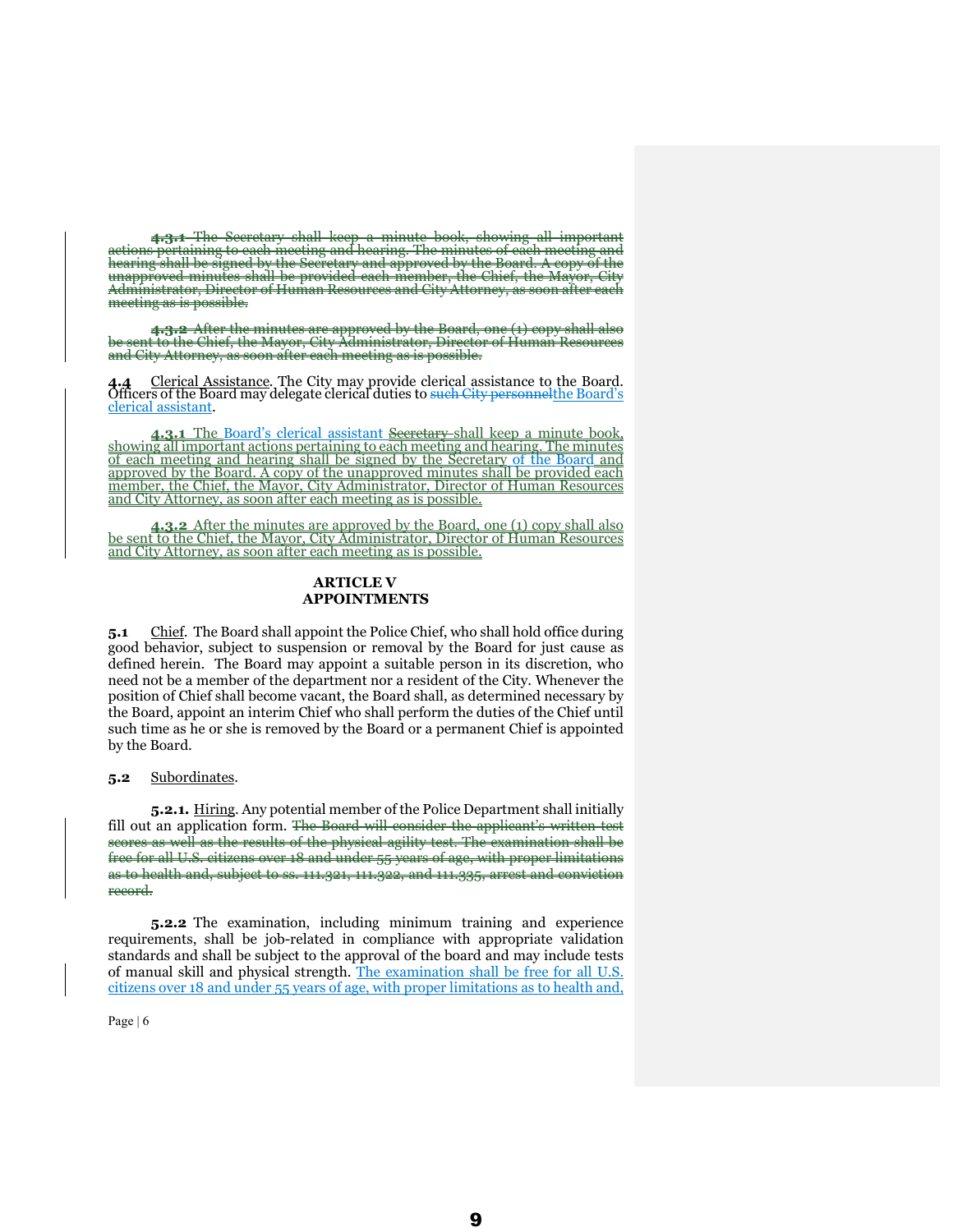subject to arrest and conviction record requirements in Wis. Stats. §§ 111.321, 111.322, and 111.335. All relevant experience, whether paid or unpaid, shall satisfy experience requirements. Veterans and their spouses shall be given preference points in accordance with s. 63.08 (1) (fm).

**5.2.3** Upon the conclusion of examinations, the Commission in consultation with the Police Chief shall prepare and certify an eligibility pool that contains the names of applicants who have passed all necessary examinations and are eligible to be appointed if they successfully pass the character investigation, drug tests, psychological evaluation and the medical examination contingencies. The Board willmay consider the applicant's written test scores as well as the results of the physical agility test. The examination shall be free for all U.S. citizens over 18 and under 55 years of age, with proper limitations as to health and, subject to ss. 111.321, 111.322, and 111.335, arrest and conviction record. Whenever it becomes necessary to fill a vacancy in the Department, the Chief shall choose an applicant from the eligibility **pool** list and make a conditional offer of employment as a police officer to the applicant. The certified **pool-list** will expire twelve months from the date of certification unless extended or discontinued by the Commission

**5.2.4** The Any of the top five candidates from the eligibility list may be interviewed by the Chief and other members of the Department designated by the Chief. The Department will also conduct a background check on the applicant. The Chief may conditionally appoint the applicant of his/her choosing, subject to approval by the Board and the applicant's successful completion of physical and mental examinations and . The Department will also conduct a background check. on the applicant.

**5.2.5** Promotion. Promotions may be made from within the department, or the Chief may open upopen those positions to officers outside the Department. The Chief will confer with the Board when promotional needs arise. All promotions shall be subject to approval by the Board.

# **ARTICLE VI DISCIPLINARY ACTION AGAINST SUBORDINATES**

**6.1** Definition of "Subordinate". A "Subordinate" shall include any sworn member of the Police Department other than the Chief.

**6.2** Who May File Charges Against A Subordinate.

**6.2.1** Charges may be filed against a Subordinate by the Chief, a member of the Board, the Board as a body, or by an aggrieved party. Such charges shall be in writing and filed with the Chairperson of the Board. <u>The Department has a</u> Citizen Complaint Form which can be used to initiate a complaint.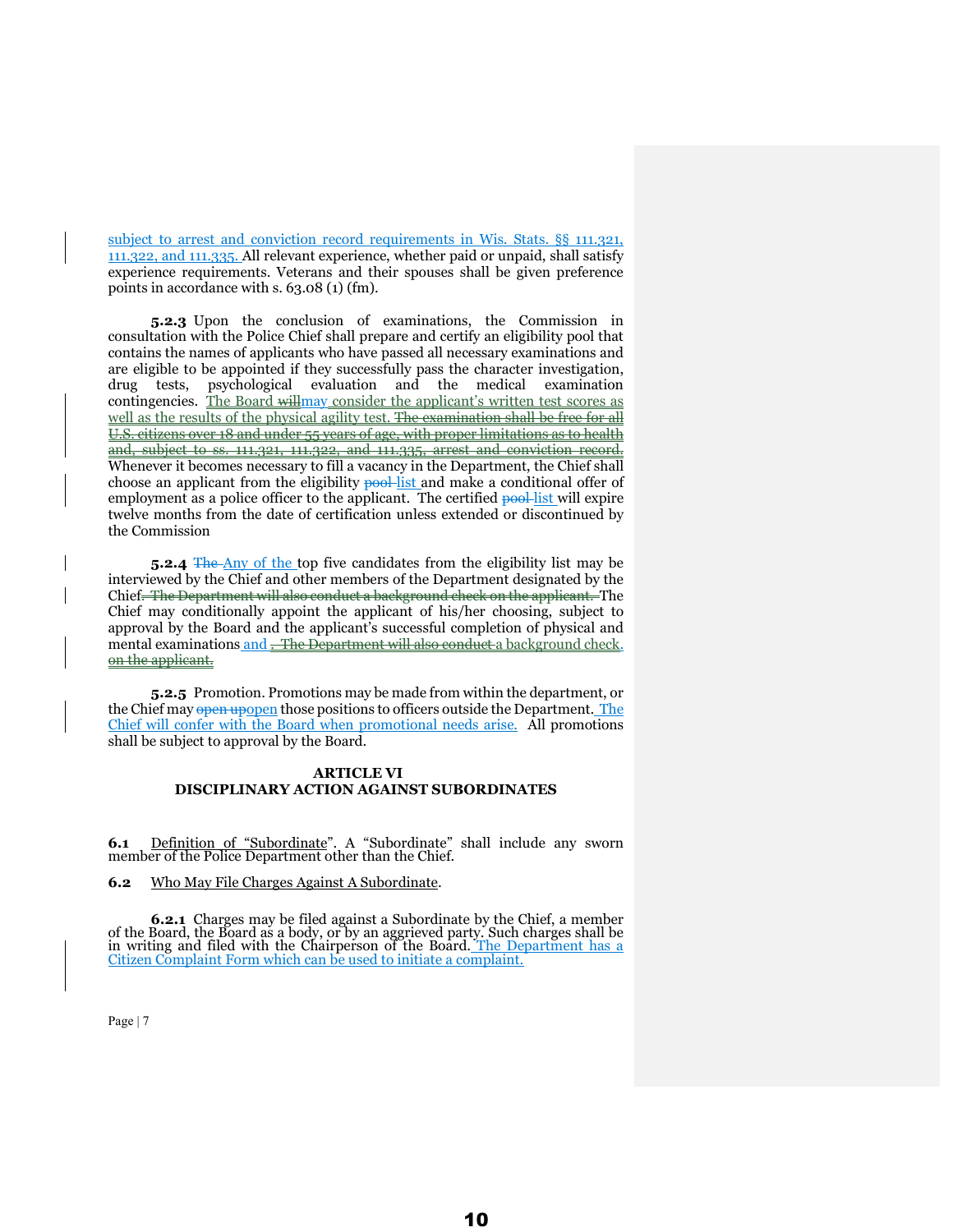**6.2.2** If the Subordinate suspended by the Chief requests a hearing before the Board, the Chief shall be required to file charges with the Board upon which such suspension was based.

**6.2.3** When charges are filed by a Board Member, the Board Member filing charges shall remove themselves from the proceedings subject to the approval of the Board so as not to create a conflict of interest between the Board Member and the Board. The Board reserves the right to remove a Board Member who files charges and does not voluntarily remove themselves if good cause exists to believe that a conflict of interest may otherwise exist.

#### **6.3** Suspension of Subordinates.

**6.3.1** A Subordinate may be suspended for just cause by the Chief or the Board as a penalty. Such suspension shall be without pay. The Chief shall file a report of such suspension with the Board immediately upon issuing the suspension. No hearing on such suspension shall be held unless requested by the suspended Subordinate.

**6.3.2** A Subordinate may be suspended by the Board or the Chief pending the disposition of charges filed against him/her.

#### **6.4** Filing of Charges.

**6.4.1** All charges shall be in writing in the form of a verified (notarized) complaint, shall be signed by the person filing charges and shall be filed with the Chairperson of the Board.

**6.4.2** The written charges shall include: the name of the individual complained about; the nature of the alleged offense; the rule or law violated; and the date and place of the alleged violation. If any portion of the statement of charges is made upon information and belief, the source of such information and belief shall be identified, including any person's name and address.

**6.4.3** Separate charges shall be made against each Subordinate involved in the alleged misconduct resulting from the same event. The charges may be consolidated for hearing, but if either party requests a separate hearing on one or more charges, the Board may allow the charges to be heard separately.

**6.4.4** Motions by the parties as to the formal adequacy of the complaint and other procedural matters may be made and shall be considered by the Board.

6.5 Notification of Charges and Answer. Except with respect to Citizen Complaints, following the filing of charges in any case, a copy thereof shall be Exercise the Board, with a verified (notarized) copy to the Chairperson of the Board, with a verified (notarized) copy to the Complainant within ten (10) days of <u>service</u> of the charges.

**6.6** Prehearing Conference. The attorney for the Board shall conduct a Prehearing Conference with the Chief and the subordinate and/or their counsel, which may be conducted by telephone. The Prehearing Conference shall be conducted at least ten (10) days prior to hearing. The following matters will be addressed:

- 1. Whether the charges fall within the jurisdiction of the Board.
- 2. Procedural motions to be considered by the Board.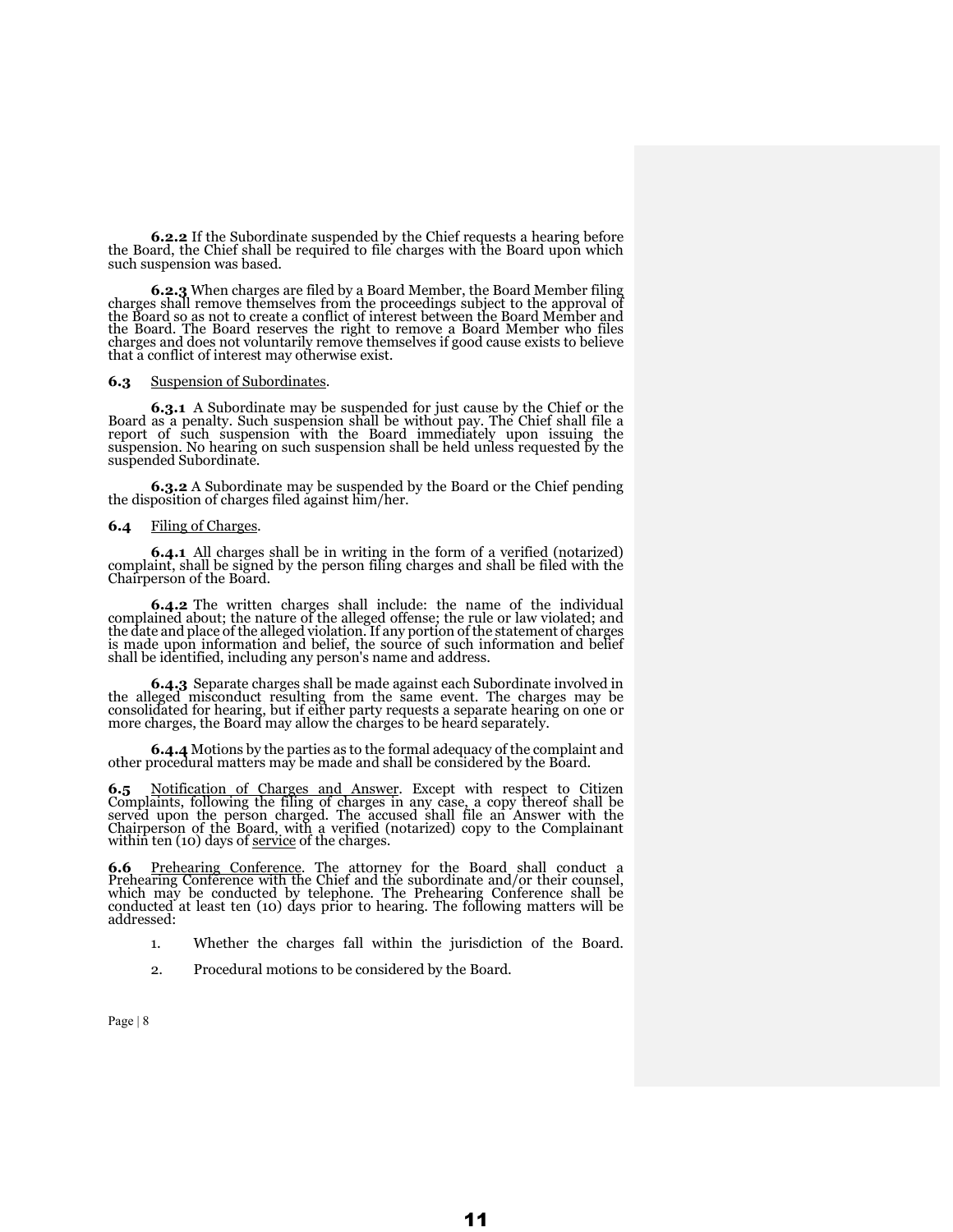- 3. Stipulations as to matters about which the parties agree. Matters which are stipulated to need not be proven by the parties at the hearing.
- 4. A date for each party to provide the other party with a list of names and addresses of witnesses they intend to call.
- 5. Stipulations to changes in deadlines.
- 6. Hearing date.

**6.7** Setting Date of Hearing. The Board, through its attorney, shall set a date for a hearing on the charges not less than ten (10) days, nor more than thirty (30) days following service of charges upon the person charged.

#### **6.8** Marking, Exchange and Objections to Exhibits.

**6.8.1** To expedite the hearing and the Board's consideration of the evidence, each party shall prepare a numbered list of exhibits which that party expects to offer into evidence, identifying each document by a reasonably descriptive short name or title. These lists shall be filed with the Board no less than ninety-six (96) hours prior to the scheduled commencement of the hearing. These lists and a copy of each document should be exchanged by the parties not less than ninety-six (96) hours prior to the scheduled commencement of evidentiary proceedings. A unified joint list of exhibits filed not less than ninety-six (96) hours prior to the commencement of evidentiary proceedings will fulfill the requirements of this rule if the parties can reach agreement on such a list.

**6.8.2** Parties shall exchange and file notice of any objections to such proposed exhibits not less than twenty-four (24) hours prior to the schedule commencement of the hearing. This notice of objection shall state concisely the grounds for objection but need not present argument or authority.

**6.8.3** Unless excused by the Board, each party shall file with the Board the original and six (6) photocopies of each documentary exhibit offered into evidence. Each party offering a documentary exhibit into evidence shall provide at least one (1) photocopy to each party to the proceeding.

**6.9** Legal Representation. The accused and the Complainant may represent themselves, or may be represented by an attorney, or with the Board's permission may be represented by a lay advocate acting as the party's agent. The Board, in such proceedings, will be represented by an attorney.

**6.10** Witnesses and Subpoenas. Either party to a hearing may compel the attendance of witnesses by subpoena. The form of the subpoena shall be prepared by the requesting party and shall be issued by the Chairperson of the Board, and be served as are subpoenas under Chapter 885, Wisconsin Statutes.

#### **6.11** Hearing and Testimony.

**6.11.1** All hearings on the charges will be public. The Chairperson of the Board will preside over the hearing. Generally, any witness may testify regarding matters about which that witness has personal knowledge and may be examined as to their credibility. The rules of evidence regarding the examination of witnesses and evidence obtained as customarily used in Circuit Court will be waived so as not to exclude possible relevant evidence. All evidence will be received and accorded whatever weight and credibility is appropriate. The Board may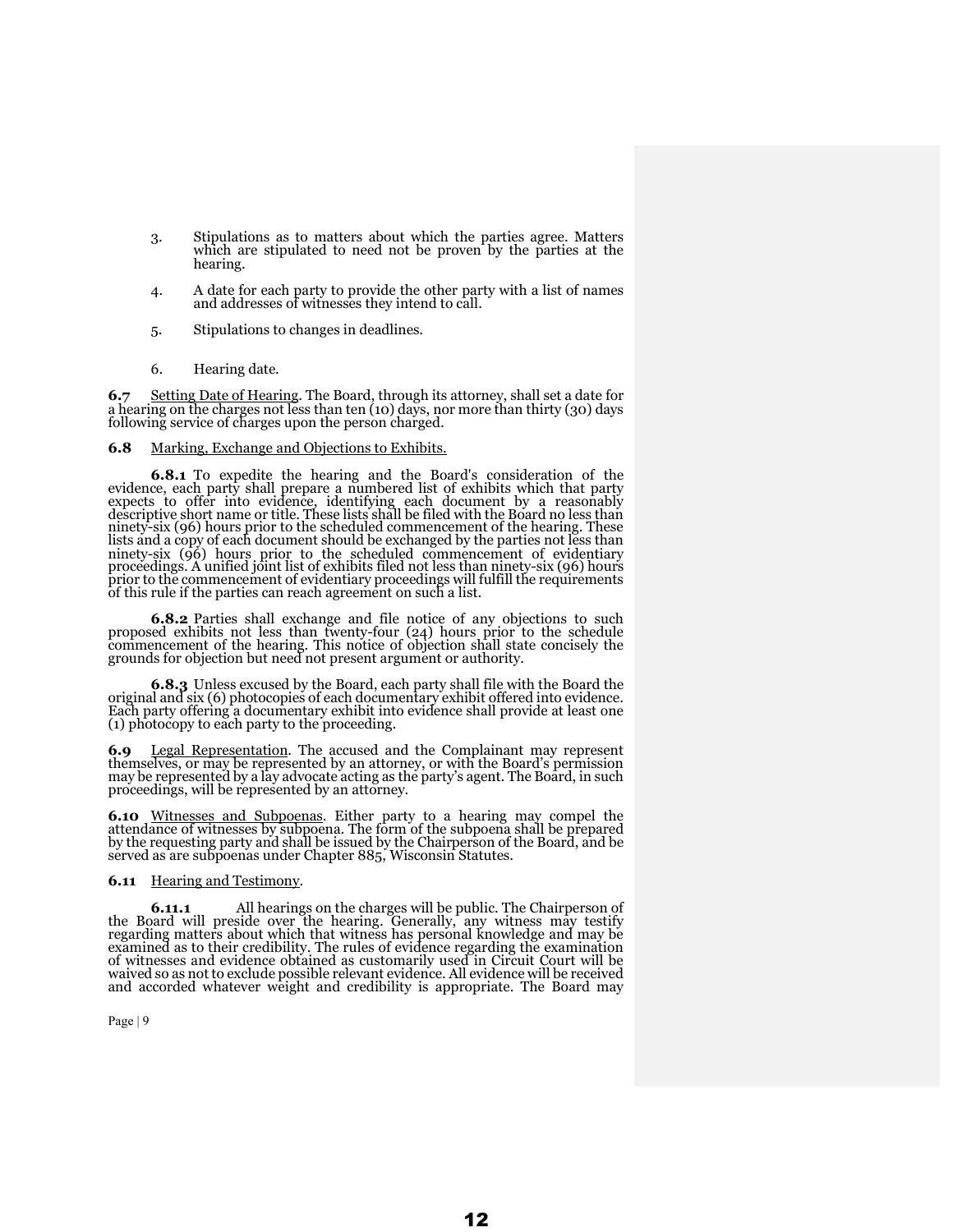designate its attorney to act as a hearing examiner and rule on evidentiary issues.<br>Any party may appeal any ruling by the Board's attorney to the Board, who shall rule thereon. Parties will not be prevented from calling rebuttal witnesses whose names are not included on the lists for good cause shown and accepted by the Board. The names of witnesses discovered after the lists are exchanged shall be provided to the opposing party within a reasonable time period. Neither party will be required to call all of the witnesses listed on their witness list.

**6.11.2** The accused may be called adversely by the Complainant or the Board and subject to Section 62.13, Wis. Stats., examined by each Board Member as to the charges. If the accused refuses to testify upon the grounds of selfincrimination, the Chairperson or attorney for the Board shall advise the accused that the accused will be questioned on matters specifically, directly and narrowly relating to the performance of the accused's duties concerning the charges filed pursuant to *Garrity*. Any failure to answer may result in disciplinary action, up to and including termination being imposed upon the accused by the Board. However, any answers given and any fruits thereof cannot be used against the accused in any criminal proceedings. The accused will be further advised that failure to answer any of the questions may result in the Board's drawing of an adverse inference as to the accused's credibility and/or innocence of the charges filed against the accused.

**6.11.3** Members of the Board may question any witness at any time, but generally shall adhere to the following procedure:

1. Commissioners may reserve their questions of the witness until the parties have completed all direct and cross examination.

Before the witness is excused, commissioners may briefly confer in order to identify areas of interest for further inquiry.

- 3. Questions on behalf of the Board may be posed by the Board's legal counsel or by the Chairperson.
- 4. The parties may state objections to the questions posed by or on behalf of the Board.
- 5. At the conclusion of such inquiry, the party who did not call the witness may conduct one round of cross-examination, limited in scope to the questions and responses of the Board' s inquiry, following which the party who called the witness may conduct one round of re-direct examination also so limited.
- 6. The Board may initiate additional cycles of this process for a witness.
- 7. The witness shall be excused when the Board is satisfied that its inquiry of the witness has been completed.
- 8. The Board may defer its questioning of a witness until both parties have rested and for that purpose may continue a subpoena.
- 9. In any proceeding the Board may modify this process.

**6.11.4** Upon motion of a party, the Board may order that objections or other discovery matters requiring decision or ruling shall be acted upon exclusively by the Board or by such other person or persons as the Board may designate.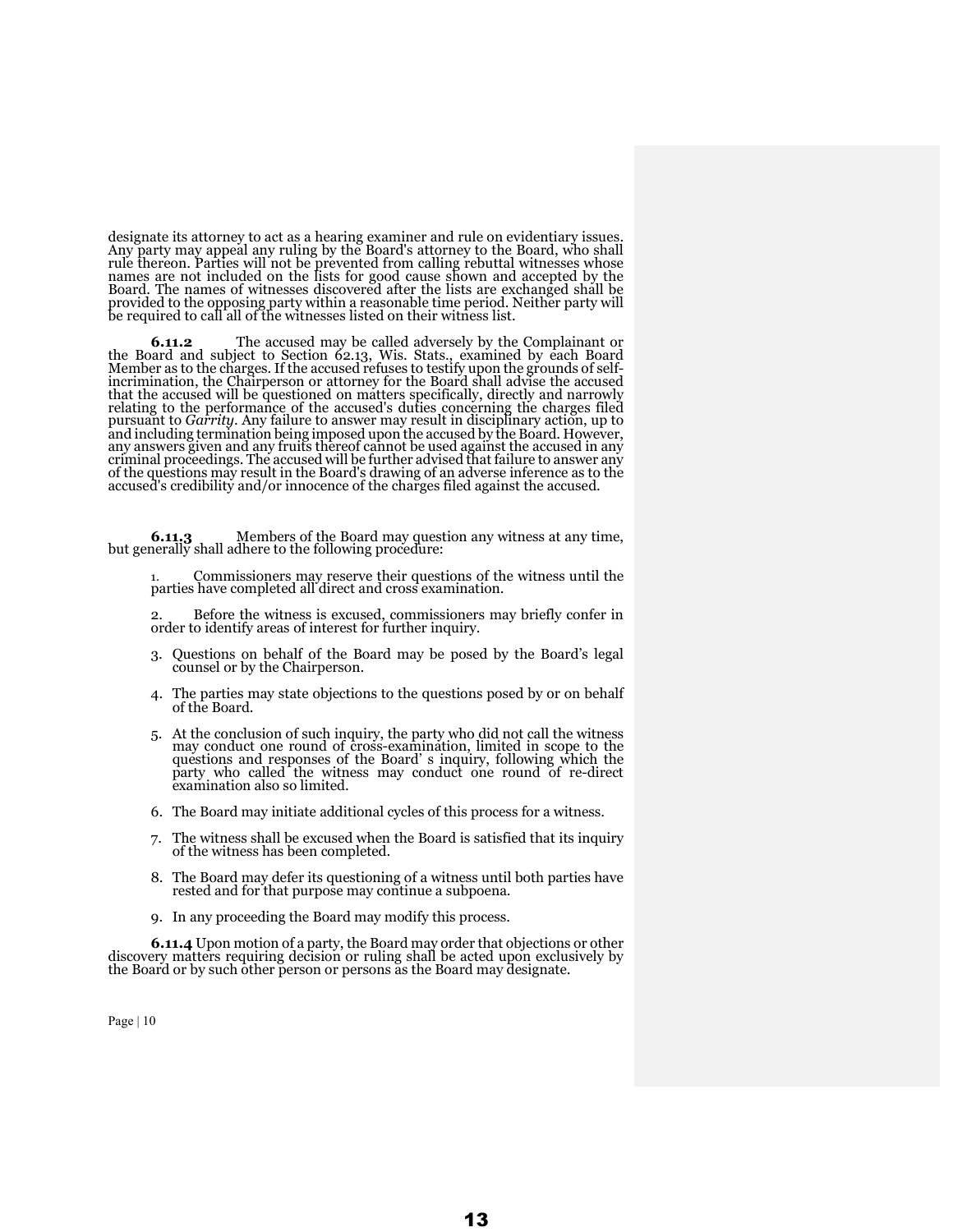**6.11.5.** The Board may deliberate in closed session as required during the course of its hearings to act on motions, objections or administrative matters.

**6.11.6** The Board may modify the order of testimony or make such additional rules at each hearing as it deems necessary for the conduct of the hearing.

## **6.12** Decision.

**6.12.1** After hearing all the evidence and the argument and summation statements of the parties, the Board may convene into closed session(s) to deliberate for as many days as necessary upon giving notice of convened dates. Within three (3) days of the close of the hearing, the Board shall produce and file with the Secretary of the Board a written decision including Findings of Fact, Conclusions of Law and an Order for penalties, if any, that shall be taken against the accused. If one (1) or more Board Members disagrees with the majority opinion, the member(s) may write and file a dissenting opinion.

**6.12.2** No Subordinate may be suspended, reduced in rank, suspended and reduced in rank, or removed by the Board based on charges filed by the Board, members of the Board, an aggrieved person or the Chief, unless the Board determines that there is just cause, as described in this paragraph, to sustain the charges. In making its determination, the Board shall apply the following standards, to the extent applicable:

- 1. Whether the Subordinate could reasonably be expected to have had knowledge of the probable consequences of the alleged conduct.
- 2. Whether the rule or order that the Subordinate allegedly violated is reasonable.
- 3. Whether the Chief, before filing the charge against the Subordinate, made a reasonable effort to discover whether the Subordinate did in fact violate a rule or order.
- 4. Whether the effort described under Section 6.13.2.3 was fair and objective.
- 5. Whether the Chief discovered substantial evidence that the Subordinate violated the rule or order as described in the charges filed against the Subordinate.
- 6. Whether the Chief is applying the rule or order fairly and without discrimination against the Subordinate.
- 7. Whether the proposed discipline reasonably relates to the seriousness of the alleged violation and to the Subordinate's record of service with the Chief's department.

**6.12.3** If the Board determines that the charges are not sustained, the accused, if suspended, shall be immediately reinstated and all lost pay restored. If the Board determines the charges are sustained, the accused, by order of the Board, may be suspended, reduced in rank, or suspended and reduced in rank, or removed, as the good of the Department may require.

#### **6.13** Hearing Procedure.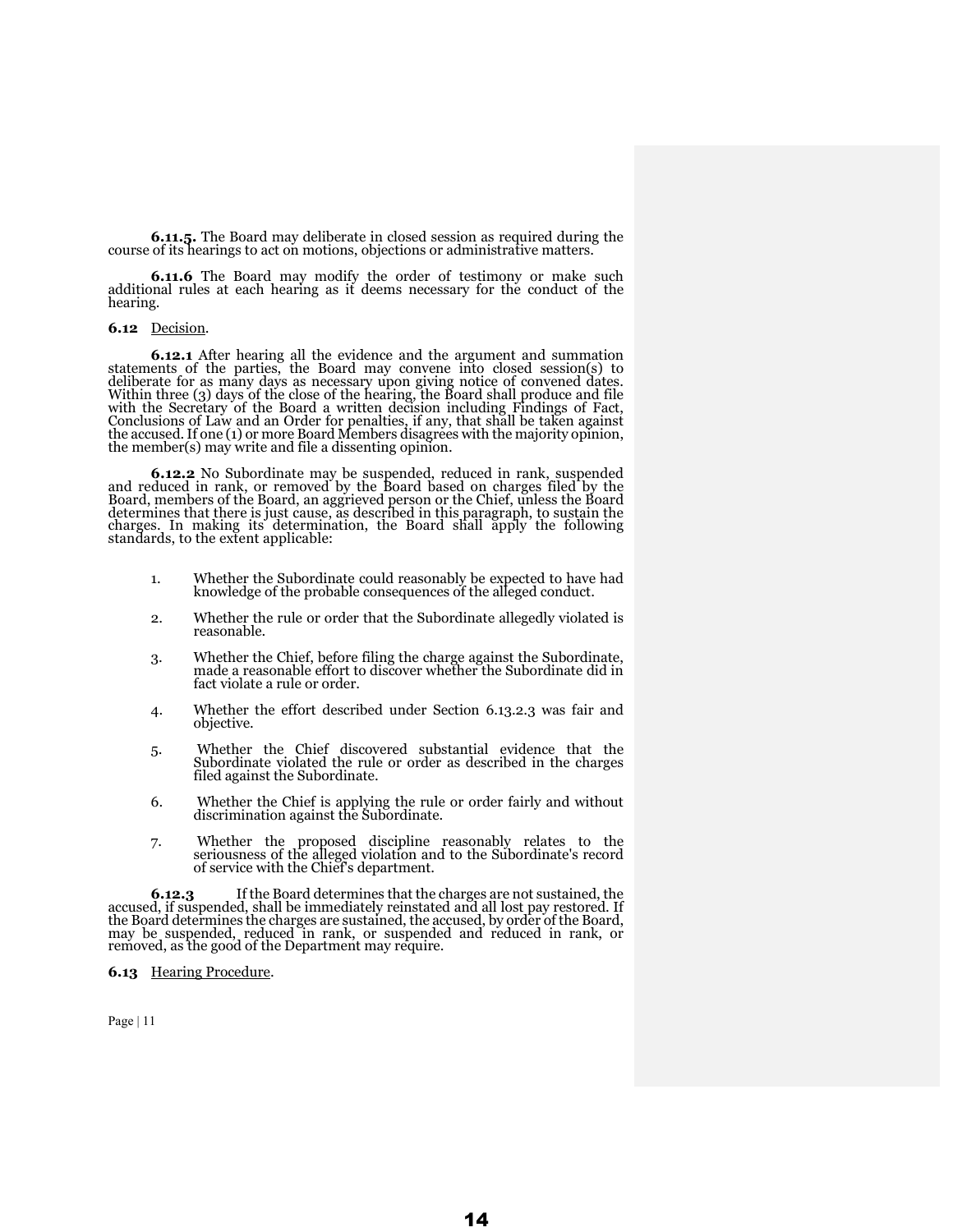**6.13.1** The Board will arrange for the proceedings to be recorded by a Court Reporter. The Board or any party may order a transcript at their expense. The Board will order a transcript at its expense in the event of an appeal. The original transcript will be filed with the Secretary of the Board.

**6.13.2** The parties and/or their attorney will identify themselves for the record, beginning with the Complainant.

**6.13.3** All witnesses will be sworn.

**6.13.4** Each party, beginning with the Complainant, will have the opportunity to make a brief opening statement to the Board, stating what evidence they will introduce and what they intend to prove.

**6.13.5** Complainant will introduce evidence/call witnesses first. Witnesses called by Complainant will be directly examined by Complainant or his/her attorney, followed by cross-examination by the accused or his/her attorney. Board Members may question the witness at any time. The parties will be entitled to redirect and recross-examination.

**6.13.6** Following the close of Complainant's evidence, the accused will have the right to introduce evidence/call witnesses according to the same procedure as set forth in Section 6.14.5, above.

**6.13.7** After all witnesses have testified, Complainant may make a closing statement to the Board, which will be followed by accused's closing statement. Complainant will have the opportunity to make a rebuttal argument following accused's closing statement. The Board may invite written briefs or memoranda following the conclusion of testimony in lieu of closing statements or oral argument, formally continuing the hearing for the receipt of the briefs or memoranda and for deliberations.

**6.13.8** Failure of a Complainant to appear at the Prehearing Conference or the Hearing or to comply with these rules may be grounds in the discretion of the Board to dismiss the Complaint either with or without prejudice, that is, with or without the right to re-file the complaint.

**6.14** Appeal of Decision. Any person suspended, reduced, suspended and reduced, or removed by the Board may appeal from the order of the Board to the Circuit Court by serving written notice of the appeal on the Secretary of the Board within ten (10) days after the order is filed. Within five (5) days after receiving written notice of the appeal, the Board (through the Board Chairperson) shall certify to the Clerk of Circuit Court the record of the proceedings, including all documents, testimony, and minutes.

**6.15** Modification of Rules. The Board, on its own motion or on the motion of a party, may modify, extend, waive, or excuse performance of any of these rules and may promulgate additional rules or procedures as appropriate to a case before it.

## **ARTICLE VII DISCIPLINARY ACTION AGAINST THE CHIEF**

**7.1** Procedure to File and Hear Charges. The procedure to file and hear charges provided for in Article VI shall also apply to the Chief, where applicable.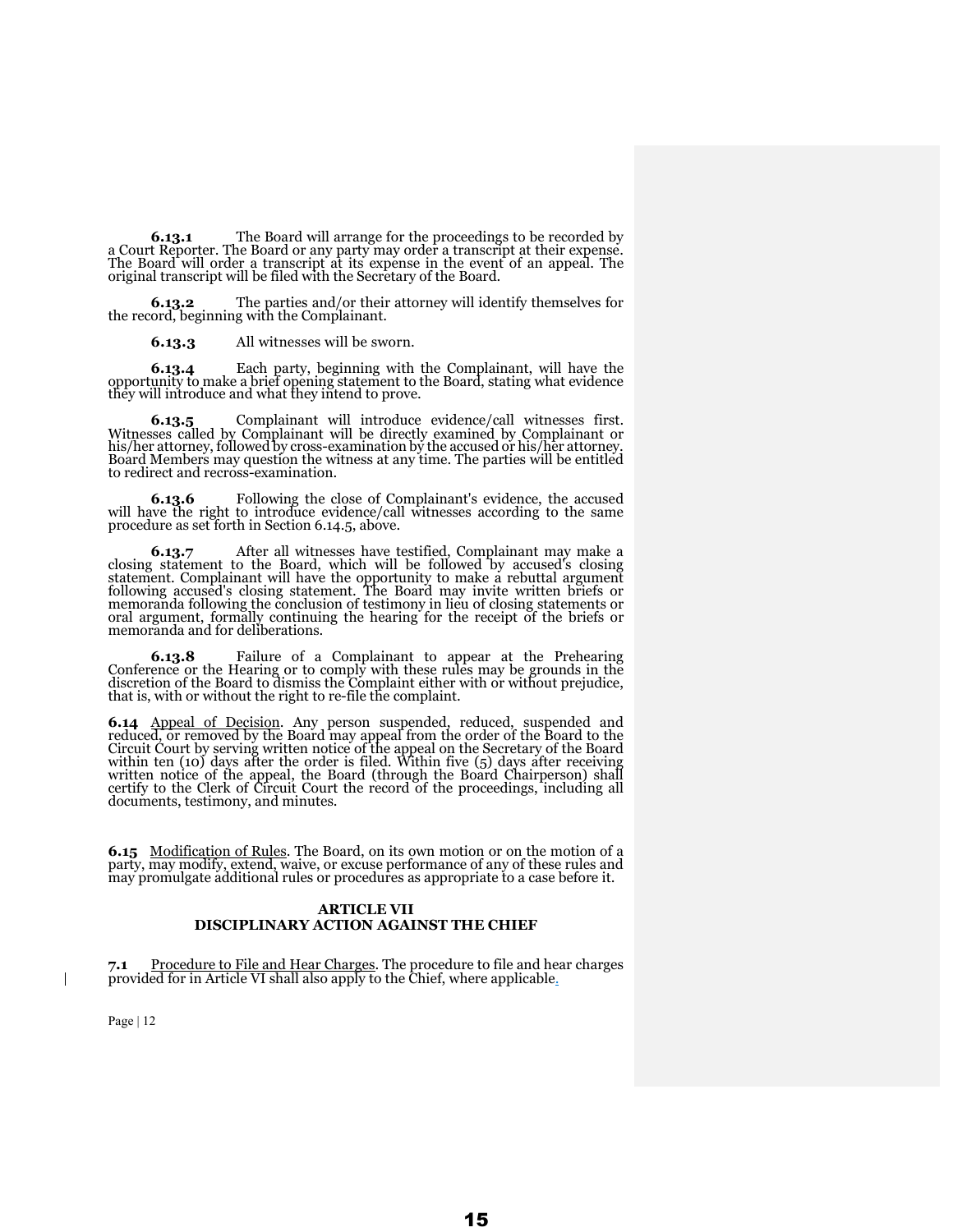**7.2** Suspension of Chief. The Board may suspend the Chief pending disposition of charges.

# **ARTICLE VIII CONSTRUCTION OF BYLAWS**

Should any Federal or State law, rule or regulation, or the final decision of any court of competent jurisdiction affect any provision of these Bylaws, the provision or provisions so affected shall be deemed to be amended so as to conform to the law, rule, regulation or decision. These Bylaws shall be construed to be consistent with the requirements of Federal and State law.

# **ARTICLE IX SEVERABILITY**

In the event any portion of these Bylaws is found to be invalid or unenforceable by a court of competent jurisdiction, the remaining portion shall remain in full force and effect.